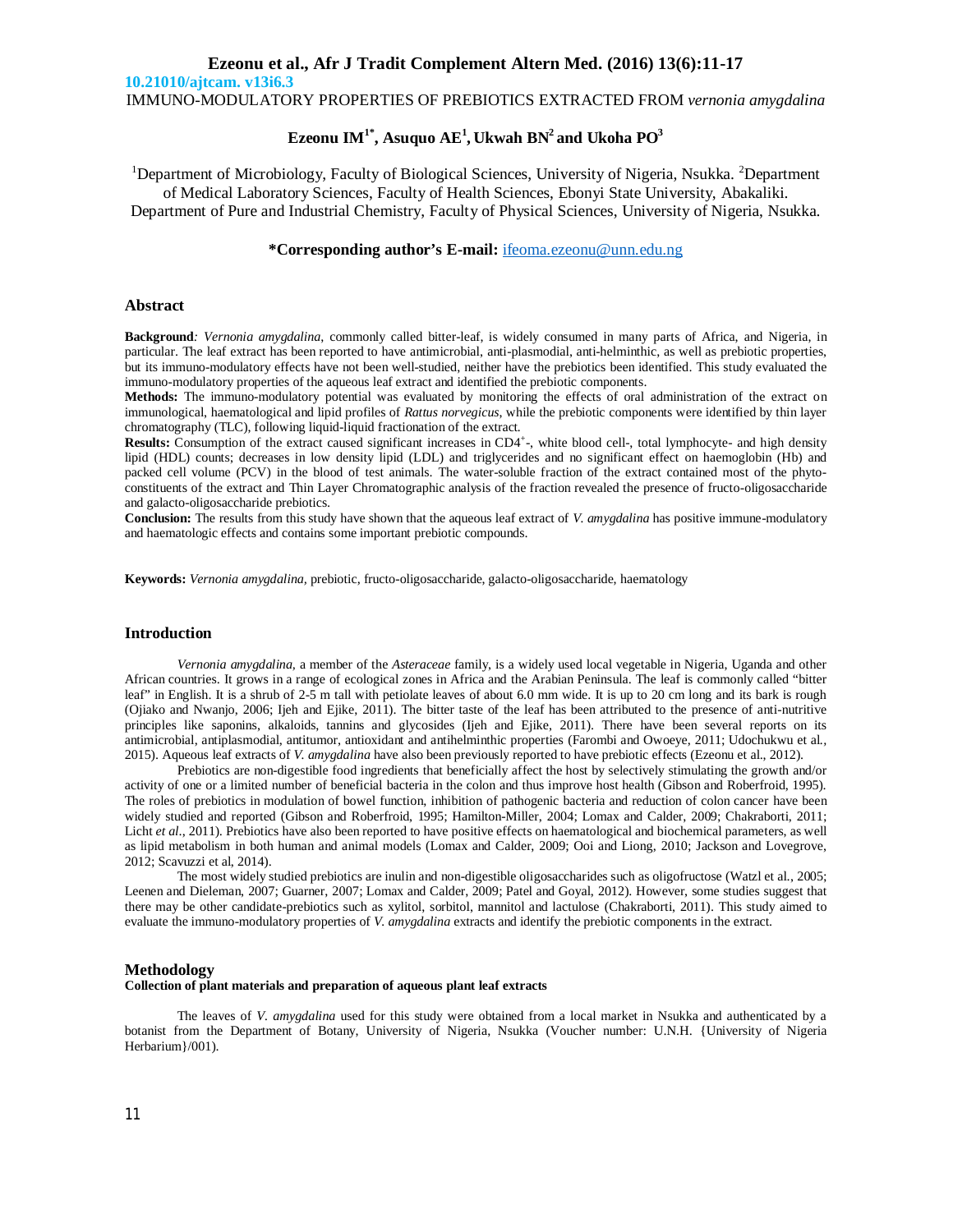**10.21010/ajtcam. v13i6.3 Extraction procedure**

The leaves were washed in clean water and dried. The dried leaves were pulverized into a homogenous powder using mortar and pestle. One hundred grams (100 g) of the powder was soaked in 1 L of water for 24 h with intermittent stirring. The aqueous extract was filtered through a 2 mm mesh filter and the filtrate was stored at 4˚C in clean sterile bottles.

#### **Liquid-liquid fractionation of crude extract**

Fractionation of the *V. amygdalina* extract was carried out by sequential extraction with chloroform, ethyl-acetate and Nbutanol, according to the methods of Ajali (2004). Briefly, the crude extract obtained as described above was concentrated to dryness by air-drying. The concentrated extract was re-extracted with chloroform and filtered through a Whatman no. 1 filter paper. The filtrate (chloroform-soluble fraction) was evaporated to obtain the extract. The residue was air-dried and extracted with methanol for 6 hr, washed five times with methanol and then filtered. The methanol extract was dried and the residue washed three times with ethyl-acetate. The ethyl-acetate fraction was separated and the residue re-extracted with N-butanol. All solvents were from JHD, China.

#### **Phytochemical analysis of crude extract**

The crude extract was analyzed phytochemically in the Department of Pharmacognosy, University of Nigeria, Nsukka, using standard methods outlined by Harborne (1984) and later modified by Trease and Evans (1996). The extracts were tested for carbohydrates, reducing sugars, steroids and terpenoids, phenols and tannins, alkaloids, saponins, flavonoids, oils and glycosides.

#### **Thin Layer Chromatography (TLC)**

The various fractions were analyzed using Thin Layer Chromatography method described by Harborne (1984) and later modified by Trease and Evans (1996). TLC plates of 5 cm height and of various convenient widths were cut from large sheets. The plates were handled carefully in order not to disturb the coating of adsorbent or get them dirty. A distance of 0.5 cm was measured from the bottom of the plate. Then, using a pencil, a line was drawn across the plate at the 0.5 cm mark, to mark the origin. Under the line, the names of the samples to be spotted were labelled lightly. Samples were spotted using a 10 µl microcapillary. The spots were spaced out appropriately to prevent mixing. The prepared TLC plate was then placed in the developing beaker and covered with a watch glass. The set-up was left undisturbed to develop until the solvent was about half a centimeter below the top of the plate. The plate was then removed from the beaker and the solvent front immediately marked with a pencil. The plate was allowed to air-dry. Coloured spots were circled lightly with a pencil and the plates were placed on a prepared iodine chamber to enhance visibility of the bands. Sample sugars (standards) were run alongside the extracts. The Retardation factor  $(R_f)$  values of the standards and extracts were measured and compared to determine the probable sugars present in the extracts.

#### **Collection of animals**

Experimental animals (*Rattus norvegicus*) of either sex, weighing between 150-200 g, were purchased from a commercial supplier. The rats were housed in well ventilated cages in the animal house of the Faculty of Biological sciences, University of Nigeria, Nsukka. The animals were allowed free access to feed (growers guinea feed) and clean water according to the guidelines of the National Institute of Health (NIH) publications for laboratory animal care and use (NIH, 1985). The animals were acclimatized to the housing and feeding conditions for a period of ten days prior to testing.

#### **Administration of aqueous extract to animals**

The animals were carefully grouped according to similar body weights. There were a total of six groups with six animals per group. One group was set as a control while the other five groups were administered different concentrations of the aqueous leaf extracts. The control groups were administered distilled water while other groups were administered oral doses of 50, 100, 200, 400 and 800 mg/kg of the aqueous extracts reconstituted in distilled water, respectively, twice daily for three weeks. The animals were monitored for another seven days before they were sacrificed.

#### **Haematological assays**

Blood samples were obtained by the orbital bleeding method. A microhaematocrit capillary tube was inserted at the medial canthus to gain access to the orbital venous plexus of the rats. Twenty microlitre (20 µl) aliquots of blood were used to determine Haemoglobin level, Packed Cell Volume, White Blood Cell, CD4<sup>+</sup> cells population and Lymphocyte counts, respectively, according to the methods described by Cheesbrough (2006).

#### **Biochemical assays**

The animals were allowed to fast for about 16 h. Then, blood samples were drawn as described above. The tubes containing the blood samples were kept at  $4^{\circ}C$  for the sera to separate. Aliquots (200 µl) were used for the determination of serum Total Cholesterol (TC), Triglyceride (TG), High Density Lipoprotein Cholesterol (HDL-C) and Low Density Lipoprotein Cholesterol (LDL-C), respectively, according to the methods outlined by Cheesbrough (2006).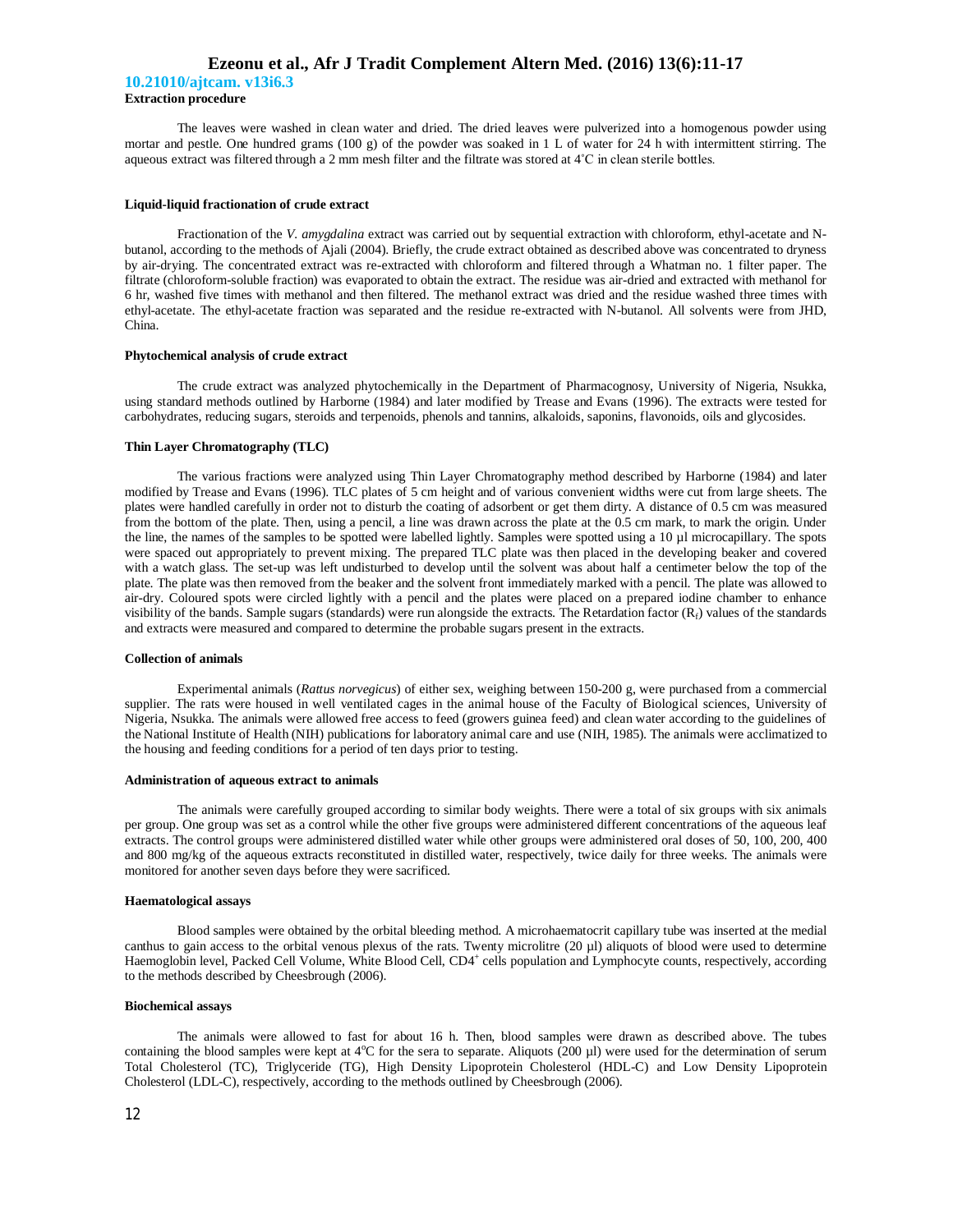**10.21010/ajtcam. v13i6.3 Statistical Analysis**

The results obtained in this research work were expressed as mean  $\pm$  standard deviation. The differences between mean values were assessed for significance by Analysis of variance (ANOVA) at P < 0.05 level of significance.

#### **Results and Discussion**

Four fractions were recovered from the leaf extract with chloroform, ethyl-acetate and N-butanol (2 fractions, a lower and upper). The residue, which did not dissolve in any solvent but water, was called the water residue and taken as a fifth fraction. The fractions were designated E1 to E5. From 35 g of crude extract, the yields of the five fractions were as follows: chloroform fraction (E1), 0.1 g (0.29%); water residue (E2), 18 g (51.43%); ethyl acetate fraction (E3), 0.5 g (1.43%); N-butanol lower faction (E4), 13.8 g (39.43%) and N-butanol upper fraction (E5), 1.0 g (2.86%). The total weight recovered was 33.4 g (95.4%) and the weight loss was calculated to be 1.6 g (4.6%). Phytochemical analysis revealed that the crude extract contained carbohydrates, reducing sugars, glycosides, saponin, steroid, tannin and oil. These components were distributed among the different fractions as shown in Table 1. The water residue (E2) was the most abundant fraction and also contained most of the phyto-constituents, including carbohydrates, reducing sugars, steroids, saponins and tannins. A previous study had shown this fraction to be the most active, in terms of stimulation of growth of beneficial bacteria (Ukwah and Ezeonu, 2009).

**Table 1:** Phytochemical composition of the crude *Vernonia amygdalina* aqueous leaf extract and five fractions (E1 to E5) produced by liquid-liquid fractionation of the crude extract

|                     | <b>Fractions</b>     |        |          |        |         |        |
|---------------------|----------------------|--------|----------|--------|---------|--------|
| <b>Constituents</b> | <b>Crude extract</b> | E1     | E2       | E3     | E4      | E5     |
| Carbohydrates       | $+++$                | $^{+}$ | $++$     | $^{+}$ | $^{+}$  | $^{+}$ |
| Reducing sugars     | $^{++}$              | -      | $++$     | NT     | -       |        |
| Glycosides          | $^{++}$              |        | $++$     | NT     |         |        |
| Saponins            | $+++$                |        | $^{+++}$ |        |         |        |
| Flavonoids          | -                    |        |          |        |         |        |
| Resin               |                      |        |          |        |         |        |
| <b>Steroids</b>     | $^{++}$              |        | $^{+}$   | NT     | $^{+}$  | NT     |
| Terpenoids          |                      |        |          |        |         |        |
| Alkaloids           |                      |        |          |        |         |        |
| <b>Tannins</b>      | $^{++}$              |        | $^+$     |        | $^{+}$  | $^{+}$ |
| Oil                 | $^{++}$              | $^+$   |          |        | $^{++}$ | $^+$   |

Key:  $=$  absent;  $+$  = trace quantity;  $++$  = moderate quantity;  $++$  = high quantity; NT = not tested

The presence of saponin is of particular interest in this study. Saponins are complex glycosides made up of sugar (glycone) and non-sugar (aglycone) groups. The glycone can consist of a single group of sugars (monosaccharides) or several groups of sugars (oligosaccharides) (LASCU, 2008). The foaming characteristic usually observed with saponins is caused by the combination of the non-polar aglycone and the water soluble side chain (glycone) and on contact with water, the sugar group dissolves releasing the non-sugar group (Ajali, 2004; Shi et al, 2004; LASCU, 2008). Saponins have been reported to have biological activities including anti-inflammatory, anticancer, immune stimulating, antimicrobial and anti-plasmodial properties (Ajali, 2004; Ray, 2007). In addition, saponins are believed to be non-systemic and able to escape digestion in the upper gut to arrive in the colon (Ajali, 2004). This latter property is an important property of all prebiotics.

The effect of the extract on  $CD4^+$  (cluster of differentiation 4) cell counts, haematological and lipid profiles was evaluated using the water residue. In the control (untreated) animals, there were no significant differences in counts throughout the experimental period. However, in the test groups, there was a general increase in CD4<sup>+</sup> counts with administration of the extract. The effect was dose-dependent, with counts increasing with increase in dose of extract up to 200 mg/kg body weight, after which the CD4<sup>+</sup> counts decreased again. The CD4<sup>+</sup> count at 800 mg/kg was lower than the count recorded at 50 mg/kg but higher than control.

The differences were significant  $(p<0.05)$ . Similarly, consumption of the extract caused increases in total white blood cell (WBC) and total lymphocyte counts (Table 2).

cells that organize the immune system's response to infections. They are the core of adaptive immunity, the system that tailors the body's immune response to specific pathogens. They are called helper cells because one of their main roles is to send signals to other types of immune cells, including CD8<sup>+</sup> killer cells, which destroy the infectious particle. If CD4<sup>+</sup> cells become depleted, for example in untreated HIV infection, or following immune suppression prior to a transplant, the body is left vulnerable to a wide range of infections that it would otherwise have been able to fight (Ansari-Lari et al., 1996). The increase in CD4<sup>+</sup> cell counts observed in test animals administered with oral doses of the *V. amygdalina* extract, in this study, strongly suggests a positive immuno-modulatory effect of the extract. The extract did not produce any significant effects on haemoglobin and PCV in this study.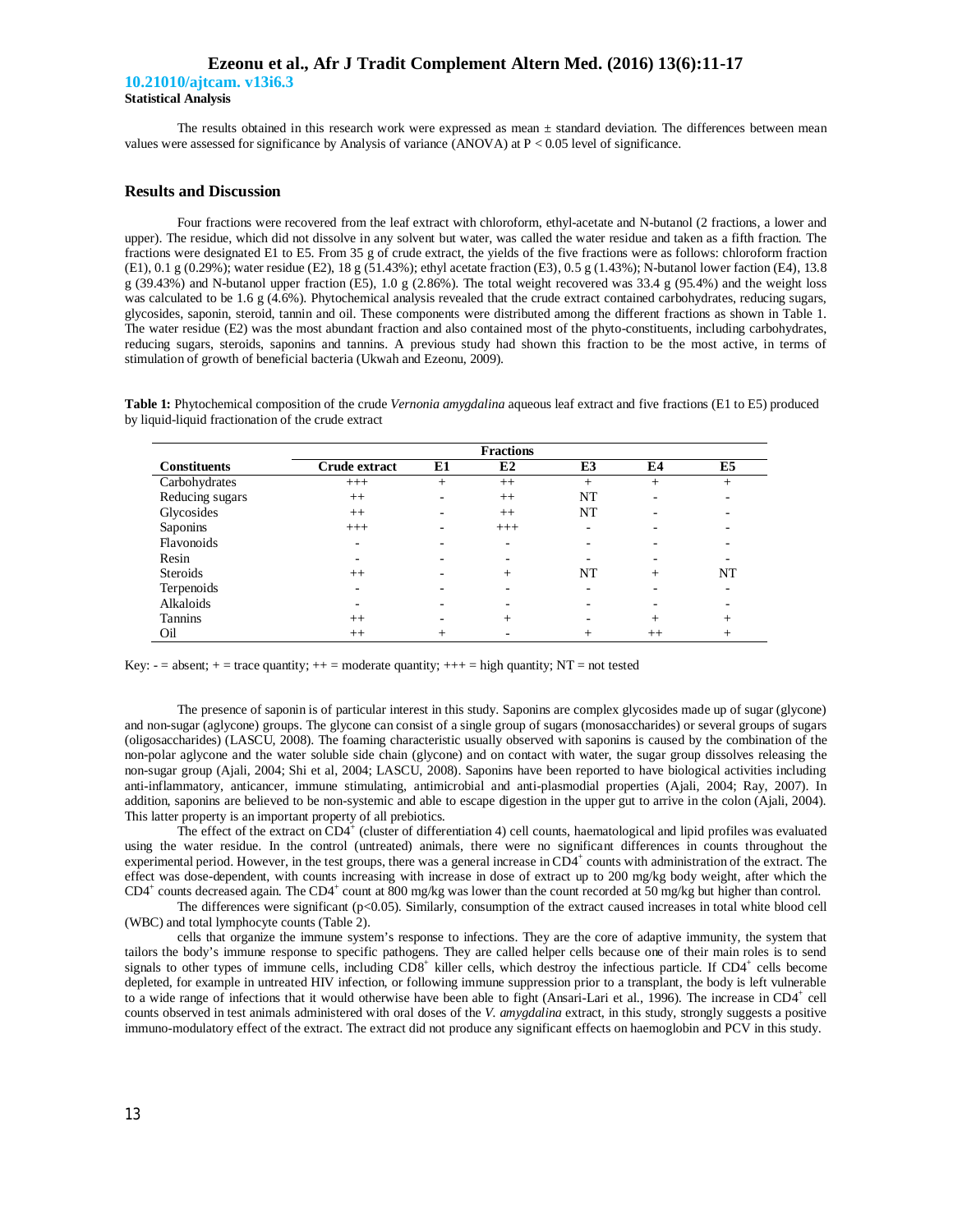| <b>Parameters</b>                        | <b>Baseline Values</b><br>(Values at zero<br>time) | <b>Treatment</b><br><b>Groups/Dose</b>                                                                  | Values after 21 days<br><b>Treatment</b>                                                                       | 7 Days after<br><b>Completion of</b><br><b>Treatment</b>                                                       |
|------------------------------------------|----------------------------------------------------|---------------------------------------------------------------------------------------------------------|----------------------------------------------------------------------------------------------------------------|----------------------------------------------------------------------------------------------------------------|
| $CD4^+$ cell counts<br>(cells/ml)        | 52.1 $\pm$ 0.07                                    | A (Control)<br>B (50 mg/kg)<br>$C(100 \text{ mg/kg})$<br>D (200 mg/kg)<br>E (400 mg/kg)<br>F (800mg/kg) | $52.3 \pm 0.05$<br>$356.0 \pm 0.12*$<br>509.3±0.05*<br>$1147.7 \pm 0.11*$<br>486.0±0.00*<br>239.7±0.00*        | $55.0 \pm 0.06$<br>227.0±0.11*<br>301.0±0.06*<br>701.0±0.12*<br>109.0±0.05*<br>$113.0 \pm 0.11*$               |
| Haemoglobin<br>(q/dl)                    | $13.6 \pm 0.02$                                    | A (Control)<br>B (50 mg/kg)<br>C (100 mg/kg)<br>D (200 mg/kg)<br>E (400 mg/kg)<br>F (800mg/kg)          | $14.0 \pm 0.12$<br>$13.3 \pm 0.05$<br>$13.7 \pm 0.11$<br>$14.0 \pm 0.11$<br>$14.0 \pm 0.12$<br>$14.7 \pm 0.00$ | $15.3 \pm 0.00$<br>$13.9 \pm 0.06$<br>$14.3 \pm 0.12$<br>$14.7 \pm 0.00$<br>$15.5 \pm 0.11$<br>$17.0 \pm 0.12$ |
| <b>Packed Cell Volume</b><br>$(\%)$      | $39.8 + 0.06$                                      | A (Control)<br>$B(50 \text{ mg/kg})$<br>C (100 mg/kg)<br>D (200 mg/kg)<br>E (400 mg/kg)<br>F (800mg/kg) | $41.0 \pm 0.00$<br>$40.3 \pm 0.05$<br>$39.7 \pm 0.05$<br>$40.3 \pm 0.05$<br>$41.7 \pm 0.00$<br>$43.0 \pm 0.05$ | $34.0 \pm 0.06$<br>$37.0 \pm 0.06$<br>$30.0 \pm 0.00$<br>$39.0 \pm 0.00$<br>$39.0 \pm 0.00$<br>$40.0 \pm 0.06$ |
| <b>Total WBC Counts</b><br>$(x10^{9}/L)$ | $6.9 \pm 0.04$                                     | A (Control)<br>$B(50 \text{ mg/kg})$<br>C (100 mg/kg)<br>D (200 mg/kg)<br>E (400 mg/kg)<br>F (800mg/kg) | $6.7 \pm 0.00$<br>14.7±0.00*<br>$16.1 \pm 0.12*$<br>$15.0 \pm 0.00*$<br>$21.0 \pm 0.00*$<br>17.5±0.06*         | $6.8 + 0.00$<br>$8.3 \pm 0.06*$<br>$9.6 \pm 0.12*$<br>$10.2 \pm 0.00*$<br>$17.8 \pm 0.05*$<br>$9.0 \pm 0.00*$  |
| Lymphocytes<br>(x10 <sup>9</sup> /L)     | $6.8 + 4.56$                                       | A (Control)<br>B (50 mg/kg)<br>C (100 mg/kg)<br>D (200 mg/kg)<br>E (400 mg/kg)<br>F (800mg/kg)          | $7.08 \pm 4.16$<br>73.00±8.32<br>$71.33 \pm 5.03$<br>64.00±12.16<br>75.33±11.54<br>$69.33 \pm 8.08$            | $5.92 \pm 4.08$<br>48.00±0.00*<br>$60.00 \pm 1.02*$<br>70.00±0.03*<br>$62.00 \pm 0.00^*$<br>$54.00 \pm 0.06*$  |

**10.21010/ajtcam. v13i6.3**

**Table 2:** Effects of Different Oral Doses of *V. amygdalina* Aqueous Leaf Extract on Some Blood Parameters

\*: significant  $(p<0.05)$ 

Evaluation of the lipidaemic effect of the *V. amygdalina* extract showed a general increase in serum cholesterol in the blood of the test animals. However, separate measurements of high density lipoprotein cholesterol (HDL-C) and low density lipoprotein cholesterol (LDL-C) showed that while there were significant increases in HDL-C levels of the test animals, there were decreases in LDL-C. Similarly, there were significant decreases in triglycerides. The effects were also dose-dependent (Table 3). Lipid profile is useful in assessing the risk of cardiovascular disease and is usually altered in the serum in various disease states in humans (Betteridge, 1994). LDL-C, sometimes called "bad" cholesterol transports cholesterol mainly to the arterial wall, thus leading to formation of arteriosleretic plaque, which is a major cause of cardiovascular disease (Latunde-Dada, 1990). In contrast, HDL-C, called "good" cholesterol binds to arterial cholesterol and transports it to the liver for metabolism. Therefore, any substances that can increase the HDL-C level, but decrease the LDL-C level will play an important role in the reduction of cardiovascular diseases (Yokozawa et al., 2006). The results in this study are therefore significant.

The best known prebiotics are Inulin, fructooligosacharides and galactooligosaccharides, even though the existence of other candidate prebiotics has been suggested (Sharma et al*,* 2012). In this study, attempts to identify prebiotic components of the *V. amygdalina* extract by TLC, showed the presence of compounds with  $R_f$  values of 0.20, 0.28, 0.16 and 0.23, similar to those of D-Fructose, D-Xylose, D-Glucose , D-Arabinose, D-Mannose and D-Galactose (Table 4). These results indicate that the extract contains fructo-oligosaccharides and galacto-oligosaccharides, among others, which are known prebiotics.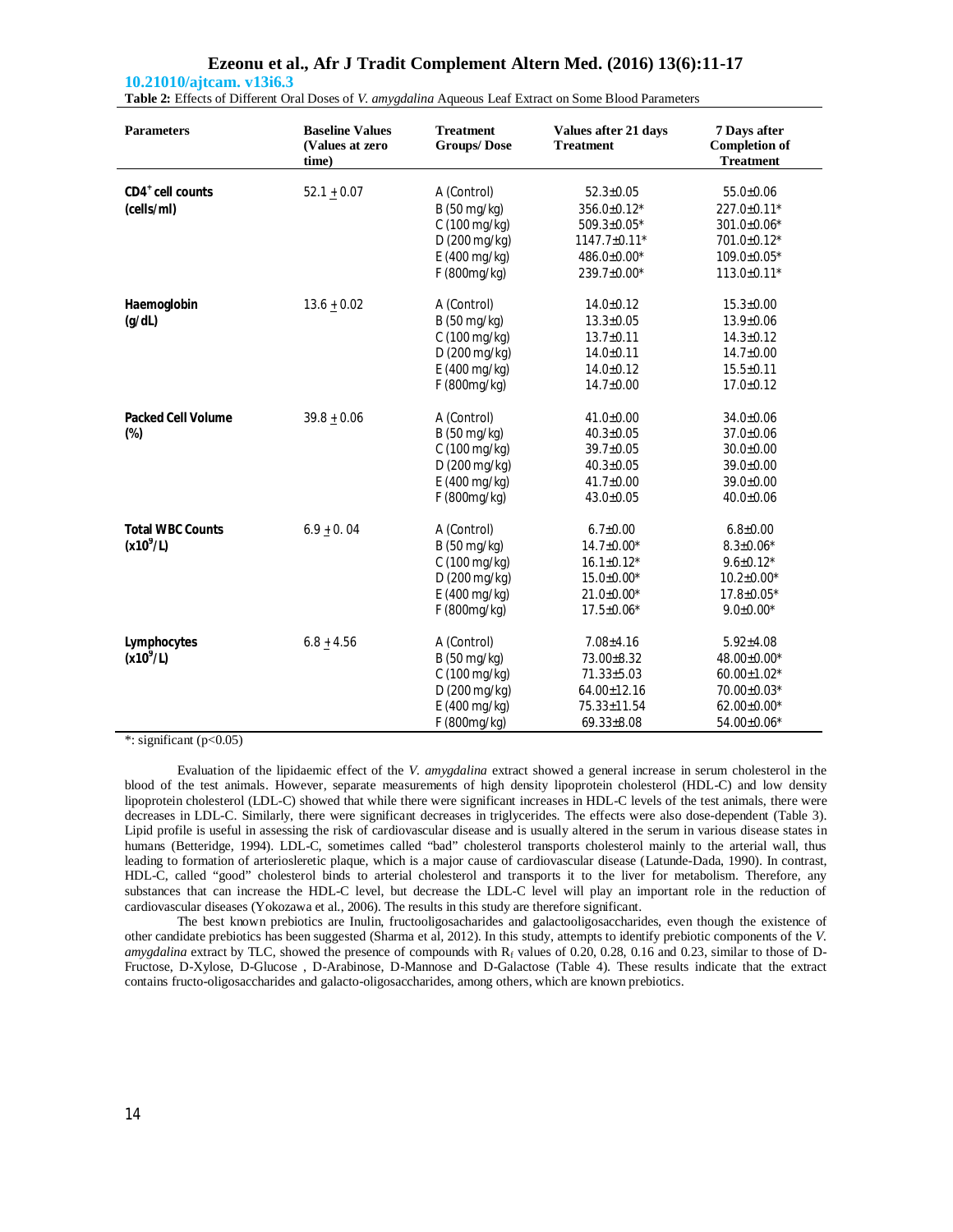**10.21010/ajtcam. v13i6.3**

| <b>Parameters</b>                                  | <b>Baseline Values</b><br>(Values at zero<br>time; $mg/dL$ ) | <b>Treatment</b><br><b>Groups/Dose</b>                                                                  | Values after 21<br>days Treatment<br>(mg/dL)                                                                        | <b>7 Days after Completion</b><br>of Treatment (mg/dL)                                                              |
|----------------------------------------------------|--------------------------------------------------------------|---------------------------------------------------------------------------------------------------------|---------------------------------------------------------------------------------------------------------------------|---------------------------------------------------------------------------------------------------------------------|
| <b>Total Cholesterol</b>                           | $38.0 + 0.15$                                                | A (Control)<br>B (50 mg/kg)<br>C (100 mg/kg)<br>D (200 mg/kg)<br>E (400 mg/kg)<br>F (800mg/kg)          | $60.3 \pm 0.00$<br>$54.7 \pm 0.06*$<br>$62.7 \pm 0.00*$<br>$59.7 \pm 0.00*$<br>$52.0 \pm 0.05*$<br>$65.7 \pm 0.00*$ | $65.4 \pm 0.00$<br>$49.0 \pm 0.00*$<br>54.0±0.00*<br>$67.0 \pm 0.05*$<br>$63.0 \pm 0.00*$<br>$50.0 \pm 0.12*$       |
| <b>High Density Lipids</b><br>(HDL)                | $15.1 + 0.06$                                                | A (Control)<br>B (50 mg/kg)<br>C (100 mg/kg)<br>D (200 mg/kg)<br>$E(400 \text{ mg/kg})$<br>F (800mg/kg) | $16.0 \pm 0.00$<br>33.6±0.09*<br>$37.6 \pm 0.03*$<br>$40.3 \pm 0.06*$<br>42.3±0.01*<br>$27.0 \pm 0.09*$             | $19.7 \pm 0.04$<br>28.0±0.06*<br>$31.1 \pm 0.12*$<br>$35.3 \pm 0.11*$<br>39.4±0.06*<br>$23.7 \pm 0.00*$             |
| <b>Low Density Lipids</b><br>(LDL)                 | $48.2 + 4.24$                                                | A (Control)<br>B (50 mg/kg)<br>C (100 mg/kg)<br>D (200 mg/kg)<br>$E(400 \text{ mg/kg})$<br>F (800mg/kg) | $52.3 \pm 0.05$<br>$50.0 \pm 0.52*$<br>$31.3 \pm 0.03*$<br>$32.1 \pm 0.00*$<br>$31.3 \pm 0.05*$<br>29.6±0.05*       | $52.9 \pm 0.06$<br>54.0±0.00*<br>$35.0 \pm 0.05*$<br>$37.0 \pm 0.06*$<br>$36.0{\pm}0.00*$<br>32.0±0.07*             |
| <b>Triglycerides</b><br>$*$ cionificant $(n<0.05)$ | $43.5 + 3.56$                                                | A (Control)<br>$B(50 \text{ mg/kg})$<br>C (100 mg/kg)<br>D (200 mg/kg)<br>E (400 mg/kg)<br>F (800mg/kg) | $53.6 \pm 0.13$<br>$40.6 \pm 0.10*$<br>$37.3 \pm 0.03*$<br>$30.6 \pm 1.24*$<br>$27.6 \pm 0.15*$<br>$19.3 \pm 0.05*$ | $57.0 \pm 0.00$<br>$43.0 \pm 0.06*$<br>$39.0 \pm 0.00*$<br>$36.0{\pm}0.00*$<br>$29.0 \pm 0.12*$<br>$23.0 \pm 0.11*$ |

**Table 3:** Effects of Oral Administration of *V. amygdalina* Aqueous Leaf Extract on Lipid Profile

\*: significant (p<0.05)

Cholesterol is synthesized from long chain fatty acids, which are attached to the glycerol side chain of triglycerides. Thus, increase in triglyceride level often increases synthesis of cholesterol from the liver, and therefore increases the risk of cardiovascular disease (Richards et al., 1989). Reduction in level of triglycerides of test animals by consumption of *V. amygdalina* extracts, in this study, agrees with reports of other investigators that *V. amygdalina* has a serum- lipid-modulation property and can reduce arthersclerosis in animal models (Ijeh and Ejike, 2011; Abdulmalik et al., 2016). They are also in agreement with studies which have reported that prebiotics can cause favourable redistributions of lipids among the various lipoproteins (Busserolles et al., 2003; Lomax and Calder, 2009; Ooi and Liong, 2010; Jackson and Lovegrove, 2012; Sharma et al., 2012; Salahuddin et al*.,* 2013; Scavuzzi et al*,* 2014).

The best results were observed in this study using the dose of 200 mg/kg. This is in agreement with the report of Abdulmalik et al. (2016).

White blood cells are the cells that are involved in defending the body against both infectious disease and foreign invaders. The increased WBC count in treated groups suggests improved immune-response. Increase in total WBC count could occur by different mechanisms, including increased production of white blood cells, absence of re-distribution of white blood cells from peripheral blood into the tissues or reduced destruction of white blood cells (Bruce et al., 2002; Handin et al., 2003; El-Demerdash, 2004). In this study, the exact mechanism responsible for the increased WBC counts could not be confirmed. However, an increase in number of lymphocytes was observed and T-cell activation is usually an indication of a boost in the immune system. It is usually measured as a way to assess the health of patients with HIV/AIDS and in other disorders (Kwong et al., 1998; Zamani et al., 2010). CD4<sup>+</sup> cells, a subset of T-cells, are of particular importance in assessing the immune status of a patient. CD4<sup>+</sup> cells are white blood.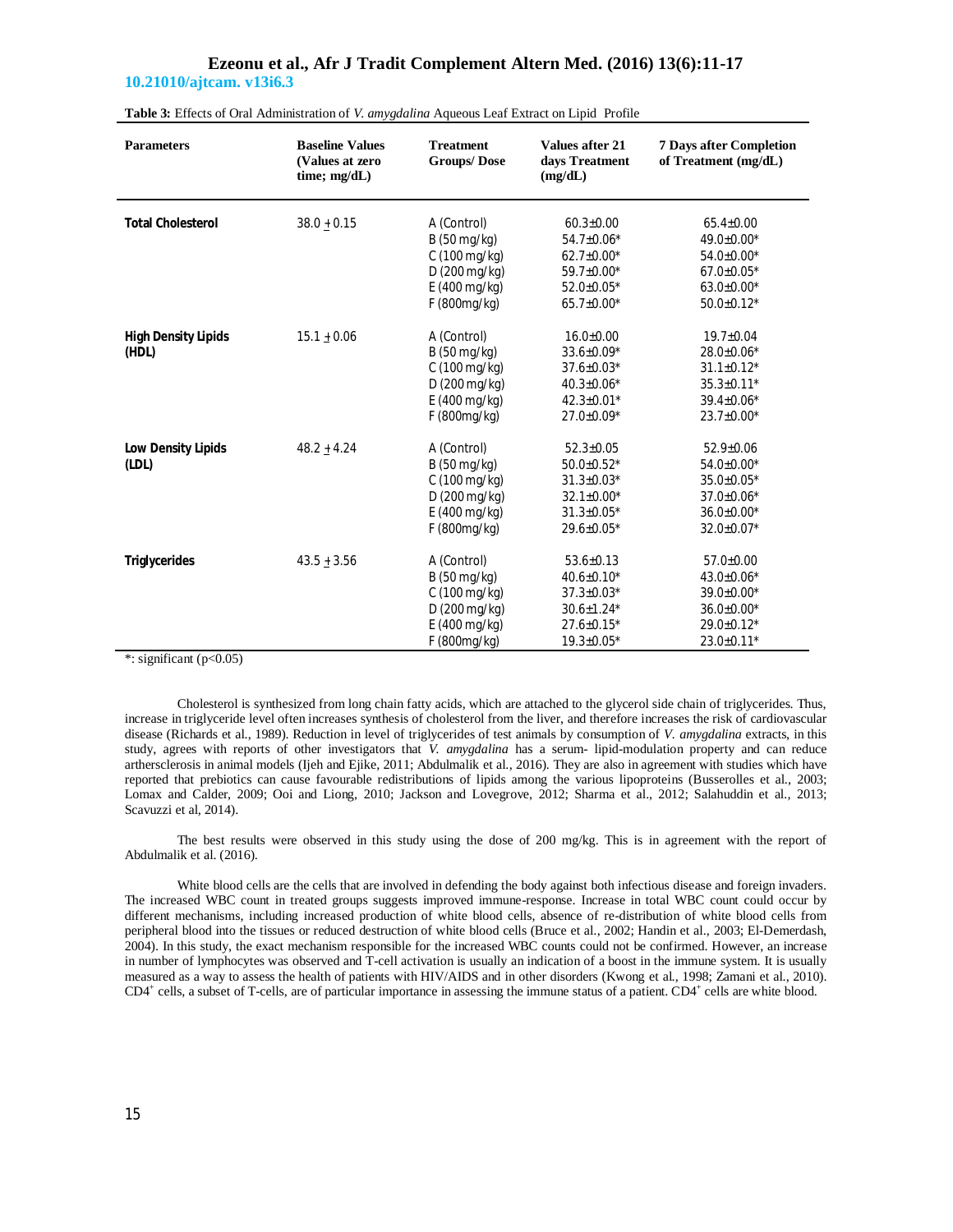# **Ezeonu et al., Afr J Tradit Complement Altern Med. (2016) 13(6):11-17 10.21010/ajtcam. v13i6.3**

| Standards/               | <b>Samples Tested</b>   | $R_f$ Values (cm) | <b>Probable Oligosaccharides</b> |
|--------------------------|-------------------------|-------------------|----------------------------------|
| <b>Fractions</b>         |                         |                   | <b>Identified</b>                |
| <b>Standards</b>         |                         |                   |                                  |
|                          | D-Fructose              | 0.23              |                                  |
|                          | D-Mannose               | 0.20              |                                  |
|                          | D-Xylose                | 0.28              |                                  |
|                          | D-Galactose             | 0.16              |                                  |
| <b>Extract Fractions</b> |                         |                   |                                  |
|                          | Chloroform              | 0.20              | Mannosyl-oligosaccharide         |
|                          | Water Residue           |                   |                                  |
|                          |                         | 0.15              | Galacto-oligosaccharide          |
|                          |                         | 0.18              | Galacto-oligosaccharide          |
|                          | N-butanol (Upper Layer) |                   |                                  |
|                          |                         | 0.28              | Xylo-oligosaccharide             |
|                          |                         | 0.23              | Fructo-oligosaccharide           |
|                          | N-butanol (Lower Layer) | 0.21              | Arabino-oligosaccharide          |

**Table 4:** Thin Layer Chromatographic Identification of Oligosaccharides in Aqueous Extract of *V. amygdalina* Leaves

#### **Conclusion**

The results from this study have shown that the aqueous leaf extract of *V. amygdalina* has positive immune-modulatory and haematologic effects and contains some important prebiotic compounds.

#### **Acknowledgements**

The authors sincerely appreciate Mr. Emma Mbaoji, of the Department of Pure and Industrial Chemistry, University of Nigeria, Nsukka and Mr. Kenneth Ugwu of Classic Laboratories, Nsukka, for their technical assistance. The authors also acknowledge the staff of the Taxonomy Unit, Department of Plant Science and Biotechnology and the Department of Pharmacognosy, University of Nigeria, Nsukka for all their technical assistance. This study was conducted with support from Bioresources Development Group Ltd., Nigeria.

### **References**

- 1. Abdulmalik, O.; Oladapo, O.O.; Bolaji, M. O. (2016). Effect of aqueous extract of *Vernonia amygdalin*a on atherosclerosis in rabbits. *ARYA* Atheroscler 12: 35-40.
- 2. Ajali, U. (2004). *Chemistry of Biocompounds*. 1st Edition, Rhyce Kerex Publishers, Enugu. pp 60, 97,149, and 167.
- 3. Ansari-Lari, M. A.; Muzny, D. M.; Lu, J.; Lu, F.; Lilley, C. E.; Spanos, S.; Malley, T.; Gibbs, R. A. (1996). A gene-rich cluster between the CD4 and triosephosphate isomerase genes at human chromosome 12p13. Genome Res. 6: 314–26.
- 4. Betteridge, D. J. (1994). Diabetic dyslipidemia. Amer. *J.* Med*.* (Suppl. 6A) 96: 25S-31S.
- 5. Bruce, A.; Alexander, J.; Julian, L.; Martin, R.; Keith, R.; Peter, W. (2002). Leukocyte functions and percentage breakdown. Molecular Biology of the Cell (4th ed.). New York: Garland Science.
- 6. Busserolles, J.; Gueux, E.; Rock, E.; Demigne, C.; Mazur, A.; Rayssiguier, Y. (2003) Oligofructose protects against the hypertriglyceridemic and pro-oxidative effects of a high fructose diet in rats. J. Nutr. 133: 1903-1908.
- 7. Chakraborti, C. K. (2011). The status of synbiotics in colorectal cancer. Life Sci. Med. Res. 2011: 1-13.
- 8. Cheesbrough, M. (2006). *District Laboratory Practice in Tropical Countries*. 2nd Edition Cambridge University Press. Part **2**, pp 268-319 .
- 9. El-Demerdash, F. M. (2004). Antioxidant effect of vitamin E and selenium on lipid peroxidation, enzyme activities and biochemical parameters in rats exposed to aluminium. J. Trace Elements Med. Biol. 18: 113-122.
- 10. Ezeonu, I. M.; Akobueze, E. U.; Chak, K. F. (2012). Prebiotic effects of *Vernonia amygdalina* and *Ocimum gratissimum* aqueous leaf extracts in rabbit (*Oryctolagus cuniculus*). AJB 11: 2537-2547.
- 11. Farombi, E. O.; Owoeye, O. (2011). Antioxidative and chemopreventive properties of *Vernonia amygdalina* and *Garcinia biflavonoid*. Int. J. Environ. Res. Public *Health* 8: 2533-2555.
- 12. Gibson, G. R.; Roberfroid, M. (1995). Dietary modulation of the human colonic microbiota: introducing the concept of prebiotics. J. Nutr. 125: 1401-1412.
- 13. Guarner, F. (2007). Studies with inulin-type fructans on intestinal infections, permeability and inflammation. J. Nutr. 137: 2568S-2571S.
- 14. Hamilton-Miller, J. M. (2004). Probiotics and prebiotics in the elderly. Postgrad. Med. Journal 80: 447-451.
- 15. Handin, R. I.; Samuel, E. L.; Thomas, P. S. (2003). *Blood: Principles and Practice of Hematology* (2nd ed.). Philadelphia: Lippincott Williams and Wilkins, p 471.
- 16. Harborne, J. B. (1984). *Phytochemical Methods*. Chapman and Hall, London. pp 279.